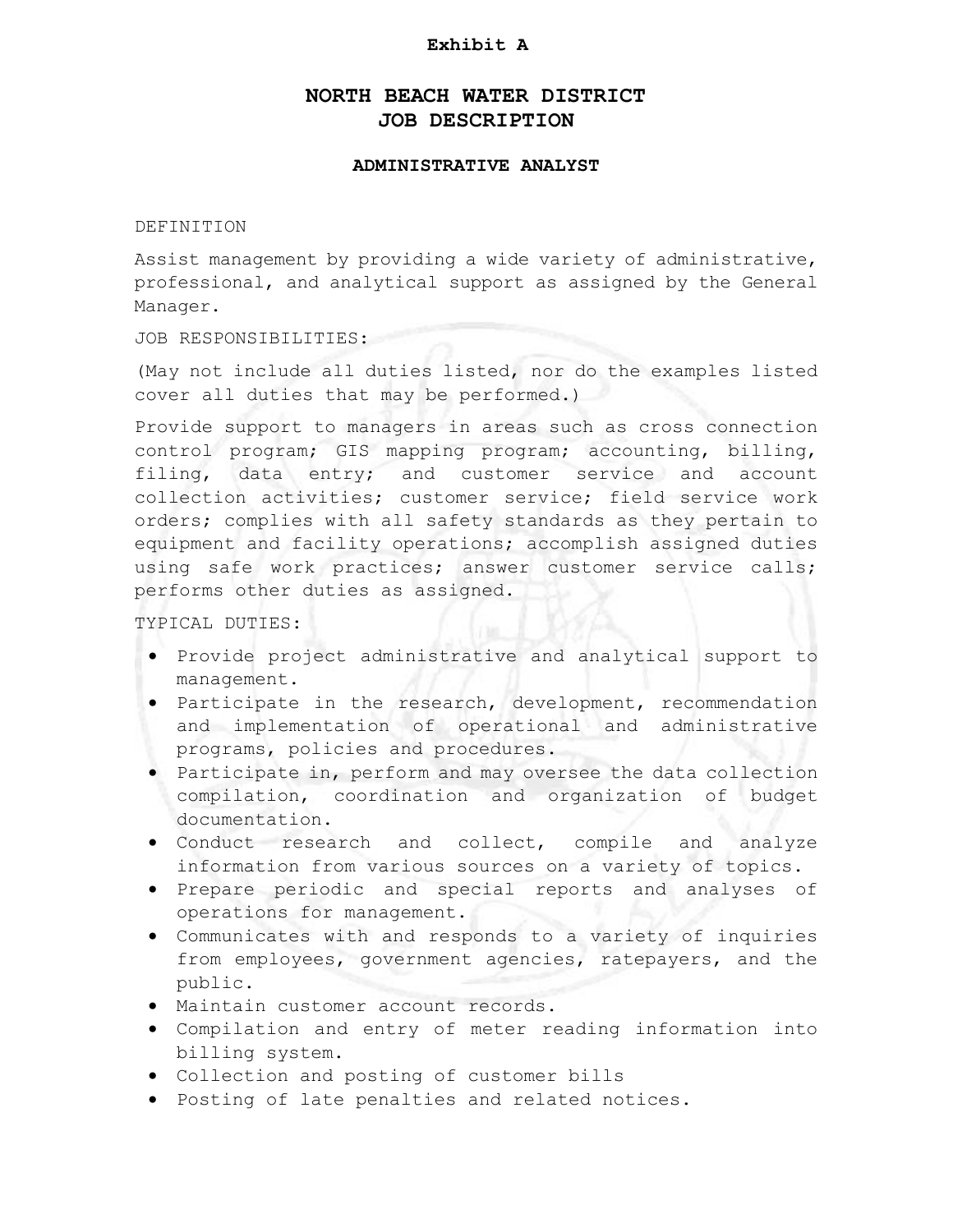Perform general clerical duties such as typing, filing, word processing, spreadsheets, and data entry and data retrieval.

### DESIRABLE QUALIFICATIONS

#### Knowledge of:

Principles and practices of public and/or business administration; principals of budget administration; methods of research, program analysis and report preparation; principles and practices of policy and procedure development; office procedures and business writing skills; use of computer software programs used to store data and prepare reports, spreadsheets, graphs, and informational displays; mathematics, statistics and statistical analysis; pertinent federal, state and local laws codes and regulations; data collection, analysis and interpretation.

### Ability to:

Apply the principles of public administration; work independently under limited or no supervision, exercise independent judgement, and use initiative; analyze, interpret and effectively apply pertinent policies, procedures, regulations, and contract provisions; maintain strict confidentiality, effectively handle multiple assignments and maintain attention attention to detail while working under varying deadlines; read, analyze, evaluate and summarize written materials and statistical data; prepare clear, accurate, and concise reports, correspondence, recruitment and other human resource materials; conduct studies and analyses for assigned functional areas; perform statistical analysis; obtain information through interview; effectively operate a personal computer and standard office equipment; proficiently utilize stand software programs including word processing and spreadsheet applications; communicate effectively, both verbally and in writing; establish and maintain effective working relationships with those contacted in the course of the work; perform the essential duties of the job without causing harm to self or others.

### Education and Experience:

Bachelor's Degree form an accredited college or university in public administration, business administration or a field acceptable to the District.